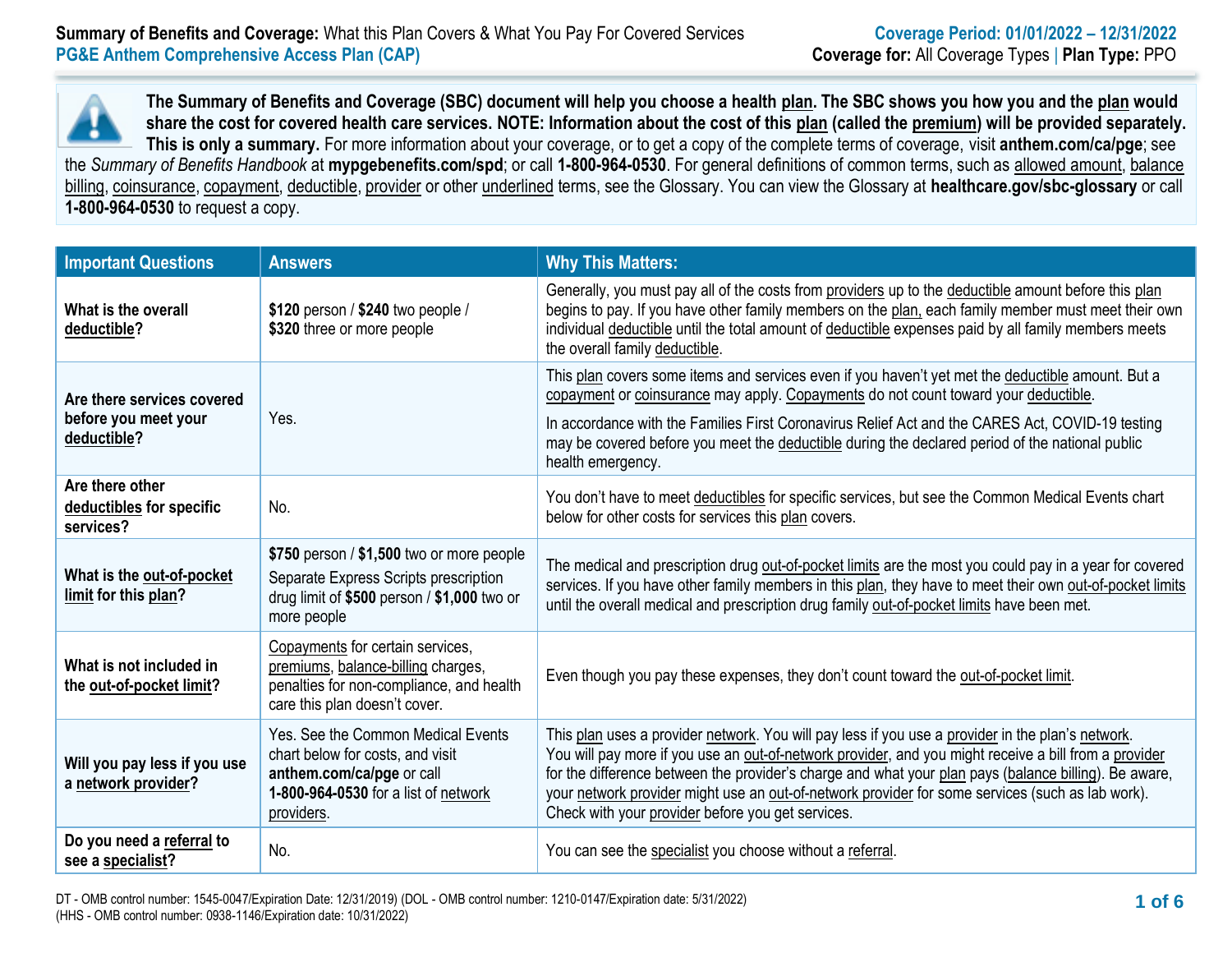

|                                                                 |                                                     |                                                                               | <b>What You Will Pay</b>                                                      | <b>Limitations, Exceptions,</b><br>& Other Important Information                                                                                                                                                                                                                                                                                                                                                                                                                                                                           |  |
|-----------------------------------------------------------------|-----------------------------------------------------|-------------------------------------------------------------------------------|-------------------------------------------------------------------------------|--------------------------------------------------------------------------------------------------------------------------------------------------------------------------------------------------------------------------------------------------------------------------------------------------------------------------------------------------------------------------------------------------------------------------------------------------------------------------------------------------------------------------------------------|--|
| <b>Common</b><br><b>Medical Event</b>                           | <b>Services You May Need</b>                        | <b>Network Provider</b><br>(You will pay the least)                           | <b>Out-of-Network Provider</b><br>(You will pay the most)                     |                                                                                                                                                                                                                                                                                                                                                                                                                                                                                                                                            |  |
|                                                                 | Primary care visit to treat an injury<br>or illness | \$10 copay/visit                                                              | \$10 copay/visit                                                              | None                                                                                                                                                                                                                                                                                                                                                                                                                                                                                                                                       |  |
|                                                                 | Specialist visit                                    | \$20 copay/visit                                                              | \$20 copay/visit                                                              | None                                                                                                                                                                                                                                                                                                                                                                                                                                                                                                                                       |  |
| If you visit a<br>health care<br>provider's office<br>or clinic | Select preventive care/screening/<br>immunization   | \$10 copay/visit primary<br>care physician and \$20<br>copay/visit specialist | \$10 copay/visit primary<br>care physician and \$20<br>copay/visit specialist | There may be other levels of copays or<br>coinsurance that are contingent on what services<br>are provided. See CAP at a Glance in the Union<br>2011 edition of the Summary of Benefits<br>Handbook at mypgebenefits.com/spd (paper<br>copy, pp. 144-145 Union 2011 edition).<br>In accordance with the CARES Act, COVID-19<br>vaccines may be covered at no charge.<br>You may have to pay for services that aren't<br>preventive. Ask your provider if the services<br>needed are preventive. Then check what your<br>plan will pay for. |  |
|                                                                 | Other practitioner office visit                     | 20% coinsurance for<br>chiropractic &<br>acupuncture                          | 20% coinsurance for<br>chiropractic & acupuncture                             | Coverage is limited to 20 visits/year for<br>acupuncture.                                                                                                                                                                                                                                                                                                                                                                                                                                                                                  |  |
| If you have a test                                              | Diagnostic test (X-ray,* blood<br>work)             | 10% coinsurance                                                               | 10% coinsurance                                                               | In accordance with the Families First Coronavirus<br>Relief Act and the CARES Act, COVID-19 testing<br>may be covered at no charge during the declared<br>period of the national public health emergency.<br>*Preauthorization may be required for X-rays.<br>Check with your health care provider.                                                                                                                                                                                                                                        |  |
|                                                                 | Imaging (CT/PET scans, MRIs)                        | 10% coinsurance                                                               | 10% coinsurance                                                               | Preauthorization required for advanced imaging<br>procedures; no coverage if not obtained. Check<br>with your health care provider.                                                                                                                                                                                                                                                                                                                                                                                                        |  |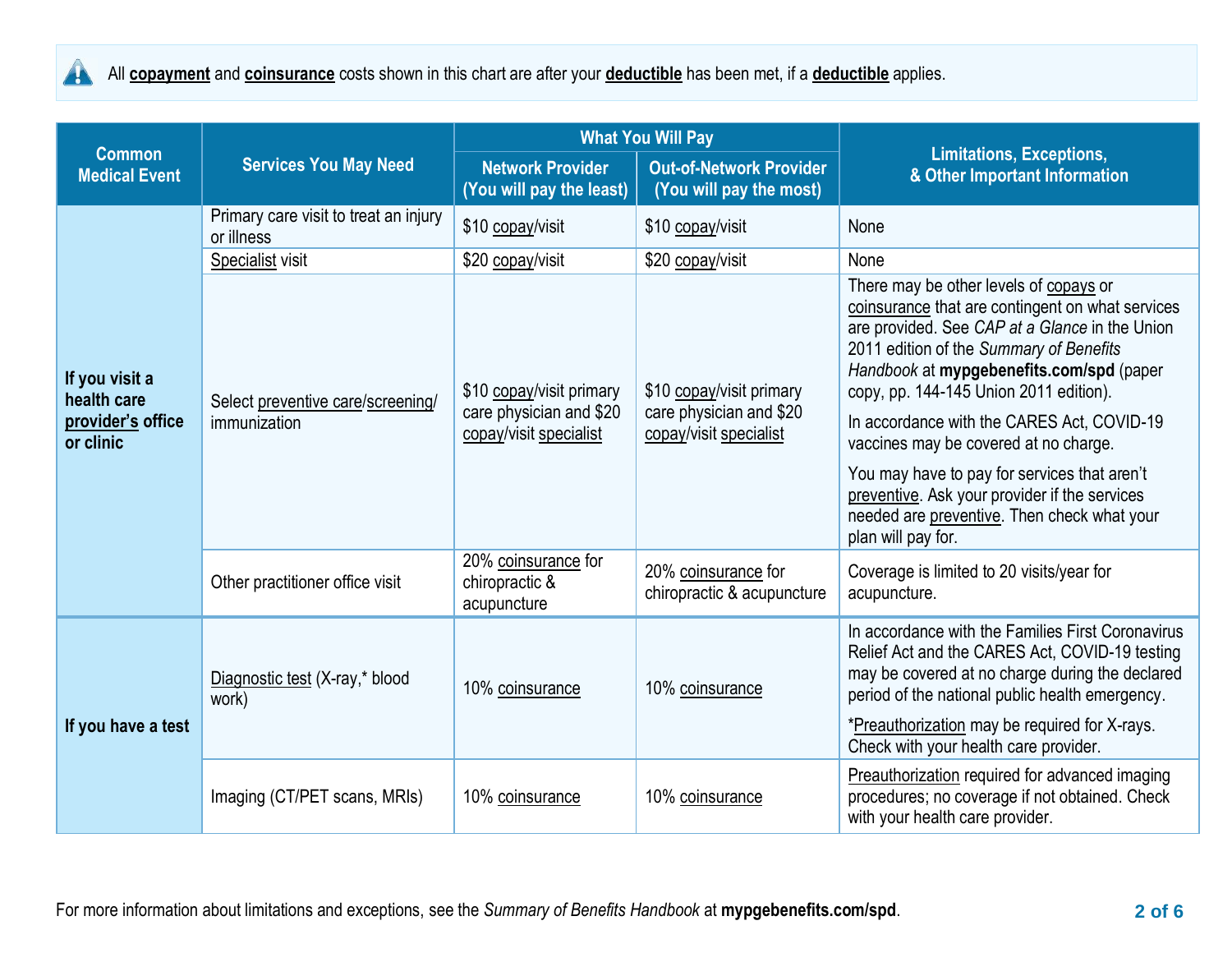|                                                                                            |                                                   |                                                                                                                  | <b>What You Will Pay</b>                                                                       |                                                                                                                                                                                       |  |
|--------------------------------------------------------------------------------------------|---------------------------------------------------|------------------------------------------------------------------------------------------------------------------|------------------------------------------------------------------------------------------------|---------------------------------------------------------------------------------------------------------------------------------------------------------------------------------------|--|
| <b>Common</b><br><b>Medical Event</b>                                                      | <b>Services You May Need</b>                      | <b>Network Provider</b><br><b>Out-of-Network Provider</b><br>(You will pay the least)<br>(You will pay the most) |                                                                                                | <b>Limitations, Exceptions,</b><br>& Other Important Information                                                                                                                      |  |
| If you need drugs<br>to treat your<br>illness or<br>condition<br>More information<br>about | Generic drugs                                     | Retail: 15% coinsurance<br>Mail order: 10%<br>coinsurance                                                        | Retail: 20% coinsurance<br>Mail order: N/A                                                     | 5% penalty for using retail for maintenance drugs<br>after 3 fills.                                                                                                                   |  |
|                                                                                            | Preferred brand drugs                             | Retail: 25% coinsurance<br>Mail order: 20%<br>coinsurance                                                        | Retail: 30% coinsurance<br>Mail order: N/A                                                     | 5% penalty for using retail for maintenance drugs<br>after 3 fills. Penalty may apply if generic available.                                                                           |  |
| prescription drug<br>coverage is<br>available by calling                                   | Non-preferred brand drugs                         | Retail: 25% coinsurance<br>Mail order: 20%<br>coinsurance                                                        | Retail: 30% coinsurance<br>Mail order: N/A                                                     | 5% penalty for using retail for maintenance drugs<br>after 3 fills. Penalty may apply if generic available.                                                                           |  |
| <b>Express Scripts:</b><br>1-800-718-6590                                                  | Specialty drugs                                   | Covered as any other<br>drug                                                                                     | Covered as any other drug                                                                      | 5% penalty may apply for using retail after 3 fills.                                                                                                                                  |  |
| If you have<br>outpatient<br>surgery                                                       | Facility fee (e.g., ambulatory<br>surgery center) | \$35 copay/visit                                                                                                 | \$35 copay/visit                                                                               | Copay waived if admitted.                                                                                                                                                             |  |
|                                                                                            | Physician/surgeon fees                            | 0% coinsurance                                                                                                   | 0% coinsurance                                                                                 | Preauthorization required. No coverage for<br>interventional and surgical spine and joint<br>procedures if preauthorization is not obtained.<br>Check with your health care provider. |  |
|                                                                                            | <b>Emergency room care</b>                        | \$35 copay/visit                                                                                                 | \$35 copay/visit                                                                               | Copay waived if admitted.                                                                                                                                                             |  |
| If you need                                                                                | Emergency medical transportation                  | 0% coinsurance                                                                                                   | 0% coinsurance                                                                                 | None                                                                                                                                                                                  |  |
| immediate<br>medical attention                                                             | Urgent care                                       | \$10 copay/visit primary<br>care; \$20 copay/visit<br>specialist                                                 | \$10 copay/visit primary<br>care; \$20 copay/visit<br>specialist                               | None                                                                                                                                                                                  |  |
| If you have a                                                                              | Facility fee (e.g., hospital room)                | \$100 copay                                                                                                      | \$100 copay                                                                                    | Preauthorization required; \$300 penalty if not<br>obtained for non-emergency care.                                                                                                   |  |
| hospital stay                                                                              | Physician/surgeon fees                            | 0% coinsurance                                                                                                   | 0% coinsurance                                                                                 | None                                                                                                                                                                                  |  |
| If you need<br>mental health,<br>behavioral                                                | <b>Outpatient services</b>                        | \$10 copay/individual<br>visit<br>\$5 copay/group visit                                                          | \$10 copay/individual visit +<br>balance billing<br>\$5 copay/group visit +<br>balance billing | Mental/behavioral health: No charge for initial<br>visit for medication evaluation.<br>Substance use disorder: No limitations or<br>exceptions.                                       |  |
| health, or<br>substance use<br>disorder services                                           | Inpatient services                                | 0% coinsurance                                                                                                   | 0% coinsurance + balance<br>billing                                                            | Preauthorization required; \$300 penalty if you<br>fail to notify Beacon Health Options of a facility<br>admission within 48 hours.                                                   |  |

For more information about limitations and exceptions, see the *Summary of Benefits Handbook* at **mypgebenefits.com/spd**. **3 of 6**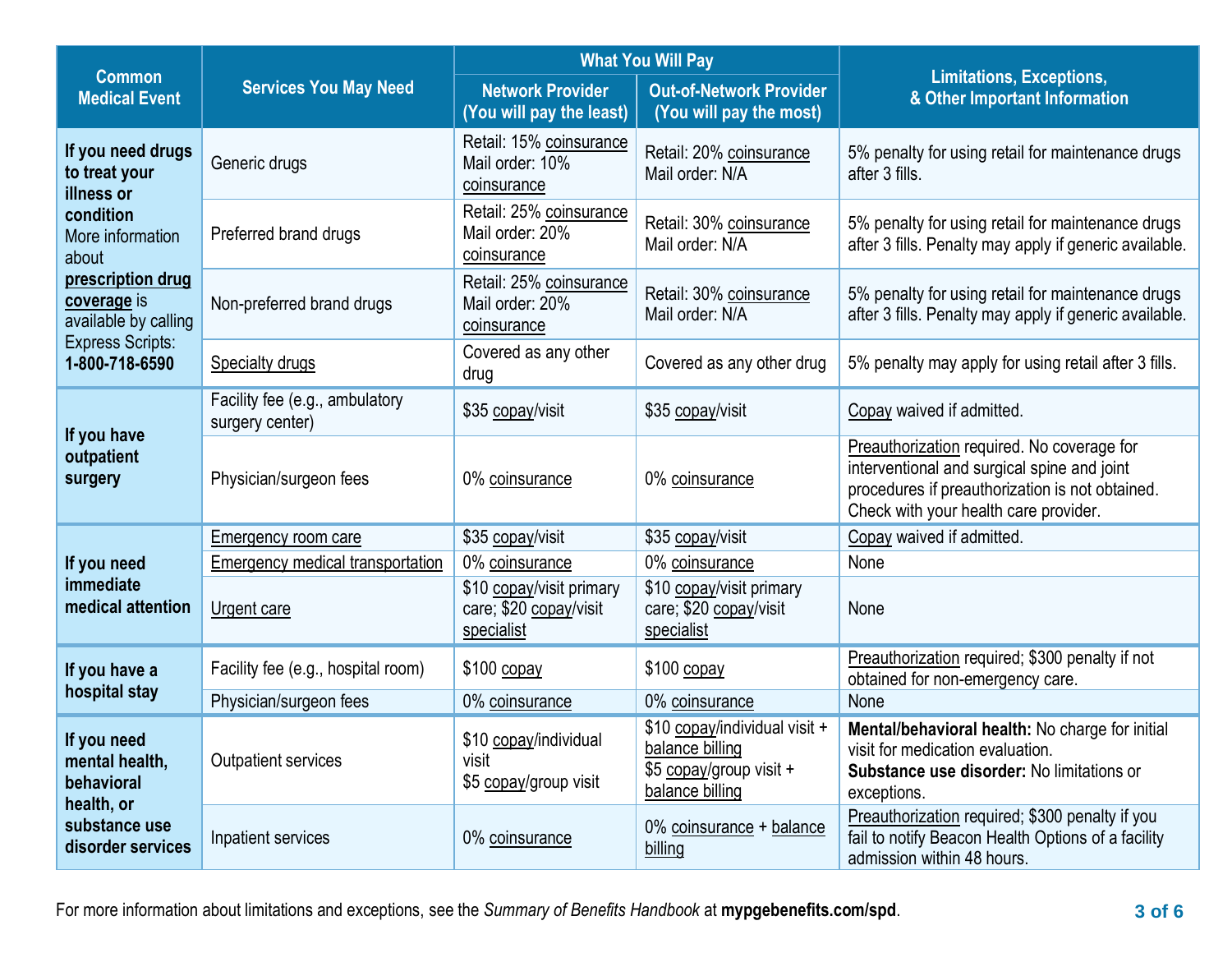|                                                                            |                                              |                                                     | <b>What You Will Pay</b>                                  |                                                                                                                                                                                                                                                                                                                                                                              |  |
|----------------------------------------------------------------------------|----------------------------------------------|-----------------------------------------------------|-----------------------------------------------------------|------------------------------------------------------------------------------------------------------------------------------------------------------------------------------------------------------------------------------------------------------------------------------------------------------------------------------------------------------------------------------|--|
| <b>Common</b><br><b>Medical Event</b>                                      | <b>Services You May Need</b>                 | <b>Network Provider</b><br>(You will pay the least) | <b>Out-of-Network Provider</b><br>(You will pay the most) | <b>Limitations, Exceptions,</b><br>& Other Important Information                                                                                                                                                                                                                                                                                                             |  |
|                                                                            | Office visits                                | \$20 copay/visit                                    | \$20 copay/visit                                          | Diagnostics/X-rays/labwork covered separately.                                                                                                                                                                                                                                                                                                                               |  |
| If you are<br>pregnant                                                     | Childbirth/delivery professional<br>services | 0% coinsurance                                      | Included in facility fee                                  | Preauthorization required for delivery and all<br>inpatient services; no penalty for failure to                                                                                                                                                                                                                                                                              |  |
|                                                                            | Childbirth/delivery facility services        | $$100$ copay                                        | $$100$ copay                                              | preauthorize inpatient delivery claims.                                                                                                                                                                                                                                                                                                                                      |  |
|                                                                            | Home health care                             | 10% coinsurance                                     | 10% coinsurance                                           | Preauthorization required. \$300 penalty, non-<br>coverage or reduced coverage if not obtained.                                                                                                                                                                                                                                                                              |  |
|                                                                            | Rehabilitation services                      | 20% coinsurance                                     | 20% coinsurance                                           | Preauthorization required for 25+ visits.                                                                                                                                                                                                                                                                                                                                    |  |
|                                                                            | Habilitation services                        | 20% coinsurance                                     | 20% coinsurance                                           | Preauthorization required for 25+ visits.                                                                                                                                                                                                                                                                                                                                    |  |
| If you need help<br>recovering or<br>have other<br>special health<br>needs | <b>Skilled nursing care</b>                  | 10% coinsurance                                     | 10% coinsurance                                           | Preauthorization required. \$300 penalty, non-<br>coverage or reduced coverage if not obtained.                                                                                                                                                                                                                                                                              |  |
|                                                                            | Durable medical equipment                    | 20% coinsurance                                     | 20% coinsurance                                           | Preauthorization required for purchases or<br>cumulative rentals over \$1,000; \$300 penalty,<br>non-coverage or reduced coverage if<br>preauthorization not obtained. For specific<br>exclusions, see What CAP Doesn't Cover in the<br>Union 2011 edition of the Summary of Benefits<br>Handbook at mypgebenefits.com/spd (paper<br>copy, pp. 162-164, Union 2011 edition). |  |
|                                                                            | Hospice services                             | 10% coinsurance                                     | 10% coinsurance                                           | Preauthorization required. \$300 penalty, non-<br>coverage or reduced coverage if not obtained.                                                                                                                                                                                                                                                                              |  |
| If your child                                                              | Children's eye exam                          | Not covered                                         | Not covered                                               | None                                                                                                                                                                                                                                                                                                                                                                         |  |
| needs dental or                                                            | Children's glasses                           | Not covered                                         | Not covered                                               | None                                                                                                                                                                                                                                                                                                                                                                         |  |
| eye care                                                                   | Children's dental check-up                   | Not covered                                         | Not covered                                               | None                                                                                                                                                                                                                                                                                                                                                                         |  |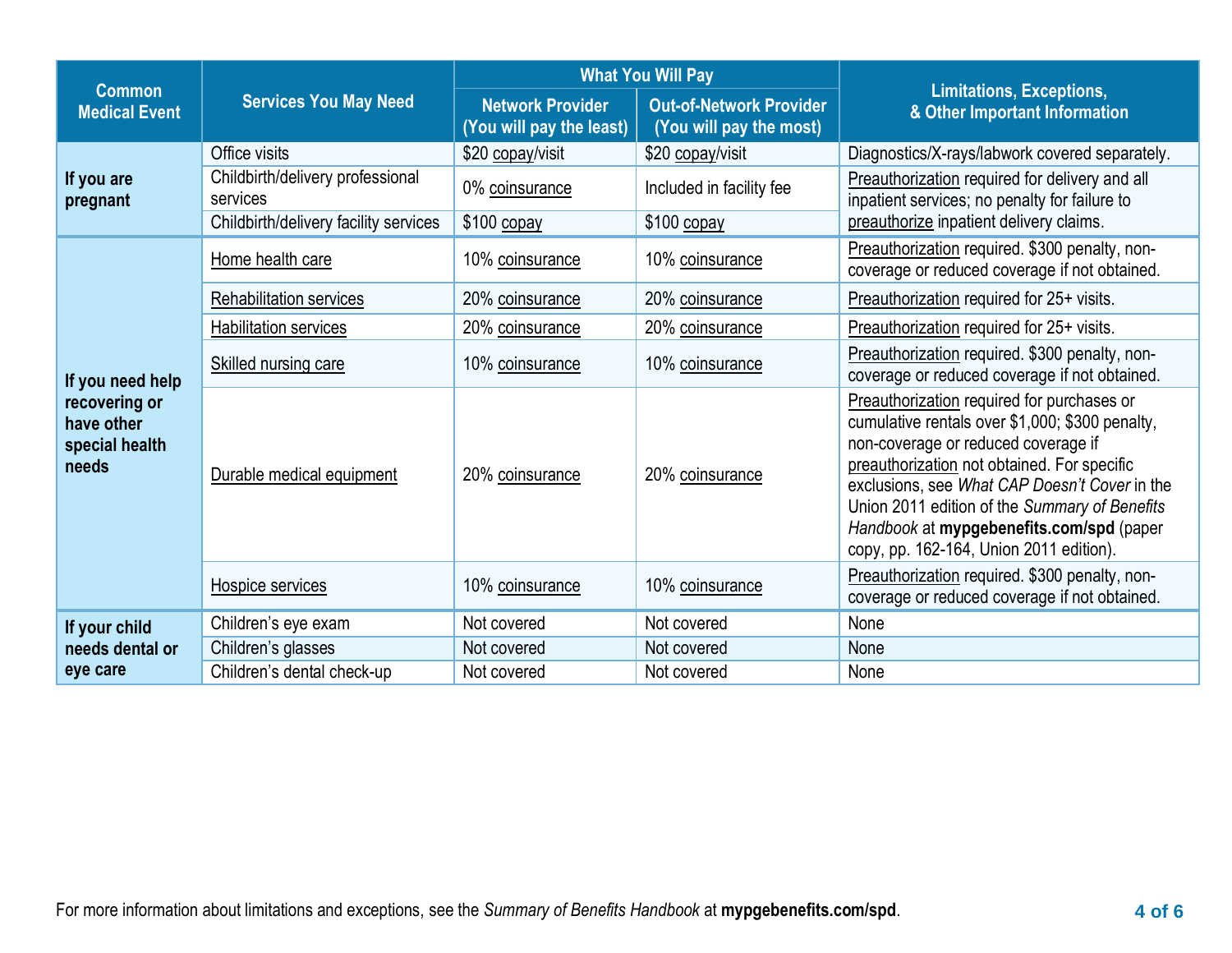### **Excluded Services & Other Covered Services:**

| Services Your Plan Generally Does NOT Cover (Check your policy or plan document for more information and a list of any other excluded services.) |                                                         |  |                                                               |  |  |
|--------------------------------------------------------------------------------------------------------------------------------------------------|---------------------------------------------------------|--|---------------------------------------------------------------|--|--|
| • Cosmetic Surgery                                                                                                                               | • Most coverage provided outside the                    |  | • Routine Eye Care (Adult)                                    |  |  |
| • Dental Care (Adult)                                                                                                                            | United States. See anthem.com/ca/pge                    |  | • Routine Foot Care                                           |  |  |
| • Long-Term Care                                                                                                                                 | • Non-emergency care when traveling<br>outside the U.S. |  | • Weight Loss Programs                                        |  |  |
| Other Covered Services (Limitations may apply to these services. This isn't a complete list. Please see your plan document.)                     |                                                         |  |                                                               |  |  |
| • Acupuncture                                                                                                                                    | • Chiropractic Care                                     |  | • Infertility Treatment (up to a lifetime maximum of \$7,000) |  |  |
| <b>Bariatric Surgery</b>                                                                                                                         | • Hearing Aids (1 per ear every 3 years)                |  | • Private-Duty Nursing if approved under Home Health benefit  |  |  |

Your Rights to Continue Coverage: There are agencies that can help if you want to continue your coverage after it ends. The contact information for those agencies is: The plan at **1-800-964-0530**; your state insurance department; or the Department of Labor's Employee Benefits Security Administration at **1-866-444-EBSA (3272)** or **[dol.gov/ebsa/healthreform.](http://www.dol.gov/ebsa/healthreform)** Other coverage options may be available to you too, including buying individual insurance coverage through the Health Insurance Marketplace. For more information about the Marketplace, visit **healthcare.gov** or call **1-800-318-2596**.

**Your Grievance and Appeals Rights:** There are agencies that can help if you have a complaint against your plan for a denial of a claim. This complaint is called a grievance or appeal. For more information about your rights, look at the explanation of benefits you will receive for that medical claim. Your plan documents also provide complete information to submit a claim, appeal, or a grievance for any reason to your plan. For more information about your rights, this notice, or assistance, contact: Anthem Blue Cross, P.O. Box 4310, Woodland Hills, CA 91365-4310 / Telephone: **1-800-964-0530** / Website: **[anthem.com/ca/pge](http://www.anthem.com/ca/pge)**. For mental health, behavioral health or substance use disorder care, contact: Beacon Health Options, Attention: Appeals, P.O. Box 6065, Cypress, CA 90630 0065 / Telephone: **1-888-445-4436** / Website: **beaconhealthoptions.com**. You may also contact the Department of Labor's Employee Benefits Security Administration at **1-866-444-EBSA (3272)** or **[dol.gov/ebsa/healthreform](http://www.dol.gov/ebsa/healthreform)**.

#### **Does this plan provide Minimum Essential Coverage? Yes**.

Minimum Essential Coverage generally includes plans, health insurance available through the Marketplace or other individual market policies, Medicare, Medicaid, CHIP, TRICARE and certain other coverage. If you are eligible for certain types of Minimum Essential Coverage, you may not be eligible for the premium tax credit.

# **Does this plan meet Minimum Value Standards? Yes**.

If your plan doesn't meet the Minimum Value Standards, you may be eligible for a premium tax credit to help you pay for a plan through the Marketplace.

# **Language Access Services:**

Spanish (Español): Para obtener asistencia en español, llame al **1-800-964-0530.** Tagalog (Tagalog): Kung kailangan ninyo ang tulong sa Tagalog tumawag sa **1-800-964-0530.** Chinese (中文): 如果需要中文的帮助,请拨打这个号码 **1-800-964-0530.** Navajo (Dine): Dinek'ehgo shika at'ohwol ninisingo, kwiijigo holne' **1-800-964-0530.**

––––––––––––––––––––––*To see examples of how this plan might cover costs for a sample medical situation, see the next section.* ––––––––––––––––––––––

For more information about limitations and exceptions, see the *Summary of Benefits Handbook* at **mypgebenefits.com/spd**. **5 of 6**